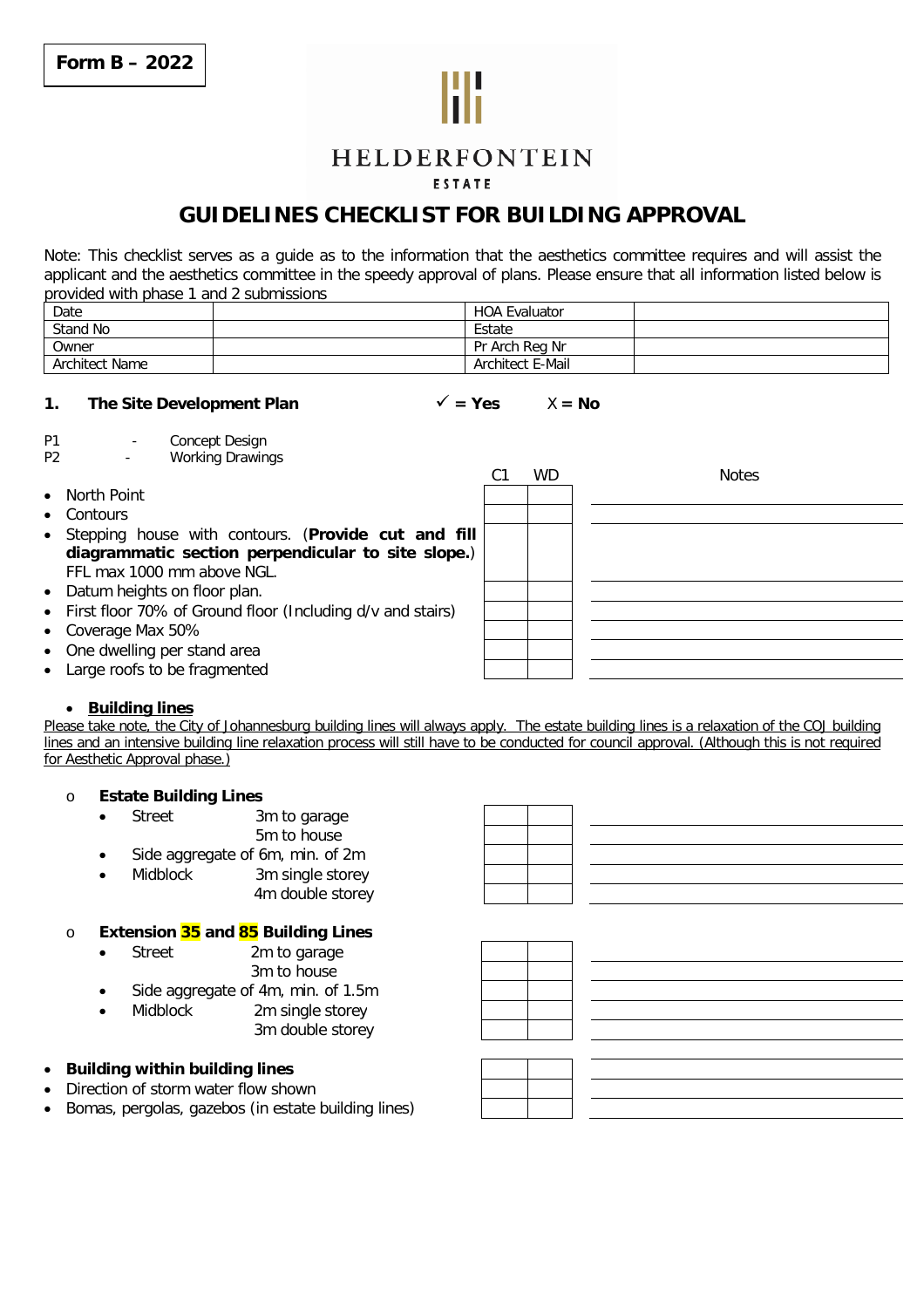# **2. Landscaping**

All landscaping to be done in accordance with the indigenous landscaping policy as described in Estate Guidelines.

- Landscaping Note on SDP.
- Driveway paving description as per quidelines
- Add sleeve note: provide 2 x 150mm sleeve under driveway, 2m from street boundary line towards street, 800 mm deep.

# **3. Boundary walls**

- Street boundary wall detail 30 % enclosed, 1,4m max
- Side boundary wall detail 2.1m max.
- Green Belt Boundary Wall Detail

# **4. Building form (Elevations to scale and Perspectives)**

- Basic rectangular forms
- Articulation of building mass
- Max height restriction 10.5m and max **2 storeys**
- **Levels (clearly show FFL, NGL and distance between them on elevation. (FFL max. 1000mm above NGL)**
- Window form and placement (predominantly vertical)
- Columns as per design guidelines
- Chimney to compliment structure (as per part V of NBR)
- Balustrades (Not overly decorative)
- Gable width Max: 7m for double storey
- Gable width Max: 8m for single storey

# **5. Privacy toward Neighbouring Properties**

(Balconies, only North allowed without neighbours consent)

- Neighbour's consent on balconies on west
- Neighbour's consent on balconies on south
- Neighbour's consent on balconies on east
- Noise issues have been considered

# **6. Colours and finishes**

- Sample colour swatches as per Earth tone palette **(No printed swatches)**
- Colour key on elevations (Paint a, Paint b, etc).
- Natural stone cladding sample image and specifications
- Face brick spec (40% max per elevation, red brick only)

# **7. Construction and materials**

- o Roofs (provide roof plan)
	- Roofing type and colour (no concrete roof tiles)
	- $\bullet$  17,5 $^{\circ}$  45 $^{\circ}$  pitch
	- Flat roofs max. 30 % (provide calculation)
	- Add stone pebble note on flat concrete roofs
- o Fenestration, doors and shutters
- Window frames
- Door frames
- Garage doors
- Glazing type (Non reflective)







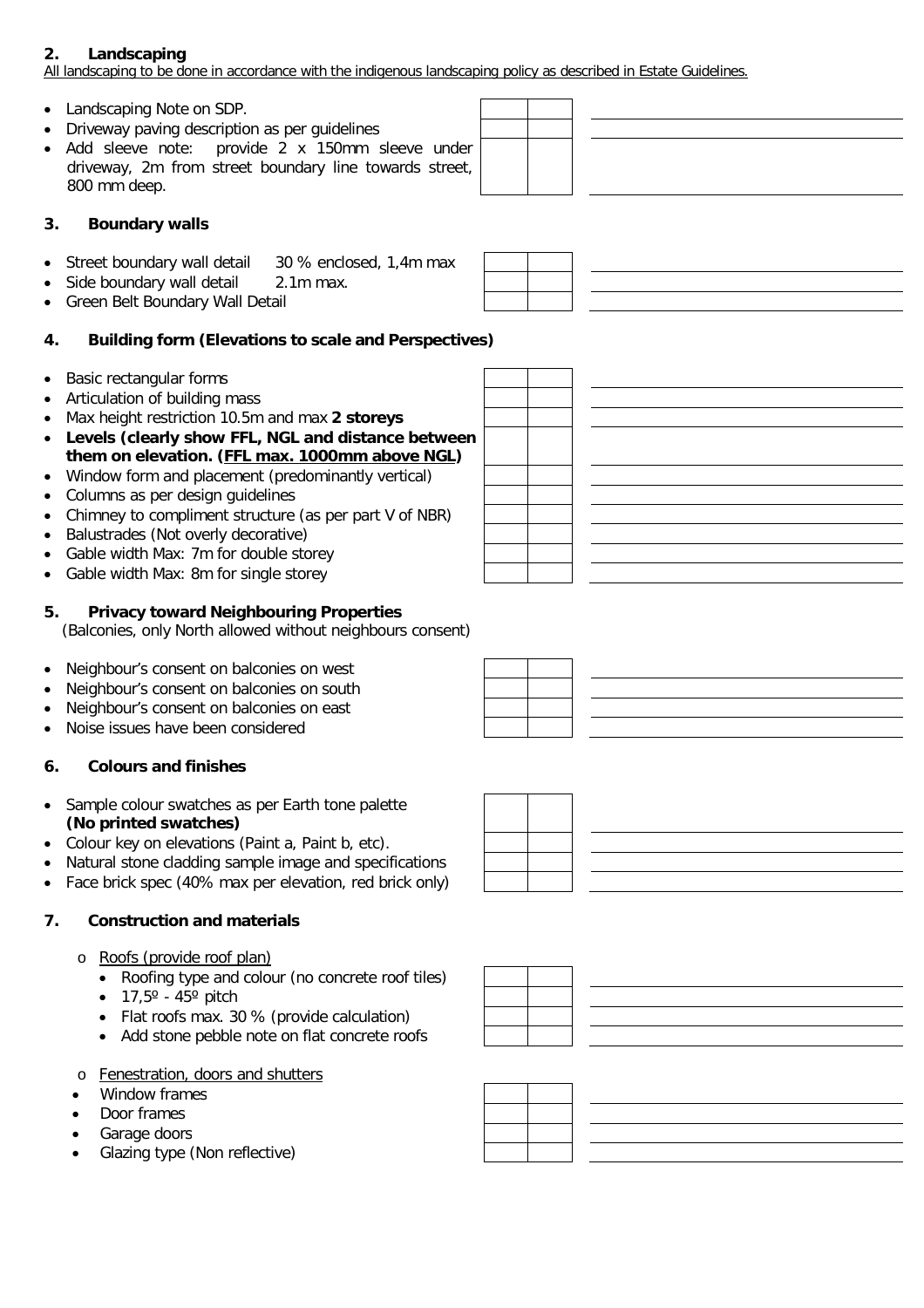# **8. Services**

- Ducts internal with max. 300 x 300 access panels Position of solar water heaters • Position of PV panels (Not visible from street) • Position of air conditioning units • Position of pool pump House number and lettering not less than 100mm and not larger than 300mm. Washing lines not visible from street or parks or greenbelts or common areas. **9. Passive design**
- 

**Northern exposure (Living areas and bedrooms)**

# **Please take the following into consideration**

## **10. Materials use**

Natural light

- Materials used have low environmental impact and/or embodied energy.
- Recycled materials or materials with recycled content have been included.
- Local materials and suppliers have been included.
- Building materials and appliances are durable and low maintenance.
- Materials are designed efficiently to minimize waste and are designed for recycling, re-use and for disassembly.
- Materials have been included that moderate indoor temperatures thermal mass and improve indoor air quality
	- Light and dark coloured materials have been included to reflect and absorb heat as appropriate.

#### **11. Energy use**

- Draughts and air leaks have been adequately sealed.
- Heating and cooling systems are energy efficient and appropriately sized.
- The amount of lighting has been minimized and is energy efficient.
- Appliances (White goods, TV's, DVD's, computers, etc) are energy efficient.
- Solar hot water has been included.
- The hot water system has been sized appropriately for the number of occupations and is a split system.
- Renewable energy sources (such as PV) have been included.

## **12. Water use**

- Taps, hot water system and other appliances are water efficient.
- Hot water pips are insulated and lengths of pipes kept to a minimum.
- Outdoor areas with water retaining finishes and vegetation are being appropriately considered to ensure no detrimental impacts from construction i.e. Compacted grass areas.
- Grey water recycling systems have been considered.
- Low water use toilets have been considered.